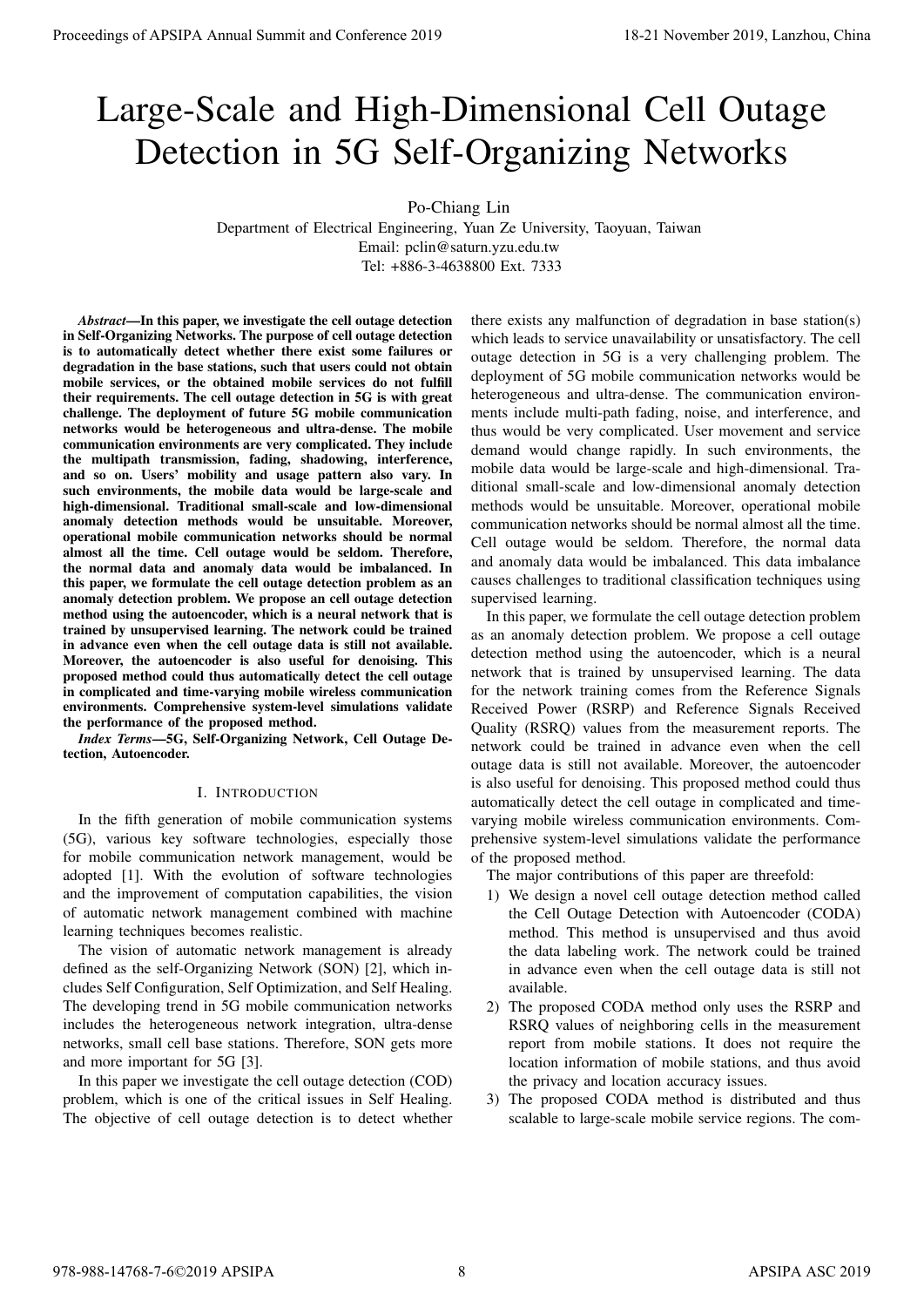putation of the proposed CODA method could be performed distributively in a cluster of several base stations or some mobile edge computing equipment.

The rest of this paper is organized as follows. In Section II we describe the related work in the literature. The system model and problem formulation are presented in Section III. The proposed CODA method is described in Section IV, followed by the simulation results and discussions in Section V. Finally, conclusions are presented in Section VI.

# II. RELATED WORK

Klaine et.al. provided a comprehensive literature survey for applying machine learning techniques in Self-Organizing Networks [4]. Moysen and Giupponi also provided the literature survey and analysis of similar issues [5]. They all pointed that the deep learning would be the trend of future Self-Organizing Networks, and there exist many challenges to solve.

The 3rd Generation Partnership Project (3GPP) defined the specification for the Minimization of Drive Tests (MDT), which is one of the key technologies in SON [6]. MDT defines the collection and transmission of measurement reports from mobile stations to base station, in order to predict the signal coverage and to save the time and cost of mobile communication service providers to perform drive tests. However, the location information of user equipment is not always accurate. Akbari et.al. provided an analytical model to quantify the effect of positioning errors on the coverage prediction [7]. In this paper, we use the measurement reports to obtain data to train our model.

Kumar, Farooq, and Imran investigated proactive network failure prediction methods [8]. They used realistic mobile communication network data, and compared the performance of the support vector machine and several neural networks.

Zoha et.al. used the MDT measurement reports and the Fuzzy Q-Learning (FQL), which combines Fuzzy-Logic and Q-Learning, to develop a cell outage detection platform [9]. They also use the Multi-Dimensional Scaling (MDS) to reduce the dimensionality.

Ma et.al. also used the MDT measurement reports to investigate the cell outage detection problem [10]. They proposed a Dynamic Affinity Propagation (DAP) algorithm. Based on computer simulation results for heterogeneous network environments, their proposed method could successfully detect cell outage, and indicate specific outage areas.

Alias, Saxena, and Roy classified the states of 5G base stations into four categories: healthy, degraded, crippled, and catatonic [11]. They developed a Hidden Markov Model (HMM) to automatically obtain the current states of base stations, and to predict the probability of cell outage. Simulation results show that the prediction accuracy of their method is 80% in dense 5G heterogeneous networks.

#### III. SYSTEM MODEL AND PROBLEM FORMULATION

In the system model, there exist multiple base stations, as Fig. 1 shows. Each base station could be in the state of either normal or outage. For those mobile stations associated with



Fig. 1. The system model of cell outage detection.

normal base stations, the mobile communication service meet the users' requirements. For those mobile stations associated with outage base stations, the mobile communication service would be unavailable or unacceptable.

The cell outage detection problem is to determine whether there exist any outage base station(s) in the mobile communication service region under consideration. This problem could be also regarded as the anomaly detection problem, i.e., the problem to determine whether the mobile communication service is normal or not.

Each mobile station measures the RSRP and RSRQ values from the neighboring base stations, and send the measurement report to the MDT Trace Collection Entity (TCE). The measurement reports in the TCE are processed and transformed to the ready-to-use dataset, and stored in the mobile data warehouse. The cell outage detection method use the dataset in the mobile data warehouse to detect the cell outage. If there exists any cell outage, the Operations, Administration and Management (OAM) would be notified, and then appropriate cell outage compensation (COC) methods could be applied.

## IV. PROPOSED CODA METHOD

In order to make the proposed CODA method to be scalable, the whole mobile communication service region is divided into multiple smaller service areas, each formed by a group of *n* cells. Suppose that a mobile station generates a measurement report **x** in a service area, where

$$
\mathbf{x} = \{RSRP_1,RSRP_2, \dots,RSRP_n,RSRQ_1,RSRQ_2, \dots,RSRQ_n\}.
$$
\n(1)

The measurement report would be high-dimensional when *n* is medium to large. Since the cell outage detection problem is equivalent to the anomaly detection problem, the proposed CODA method uses the autoencoder to detect whether there exists any cell outage in a service area with *n* cells. We use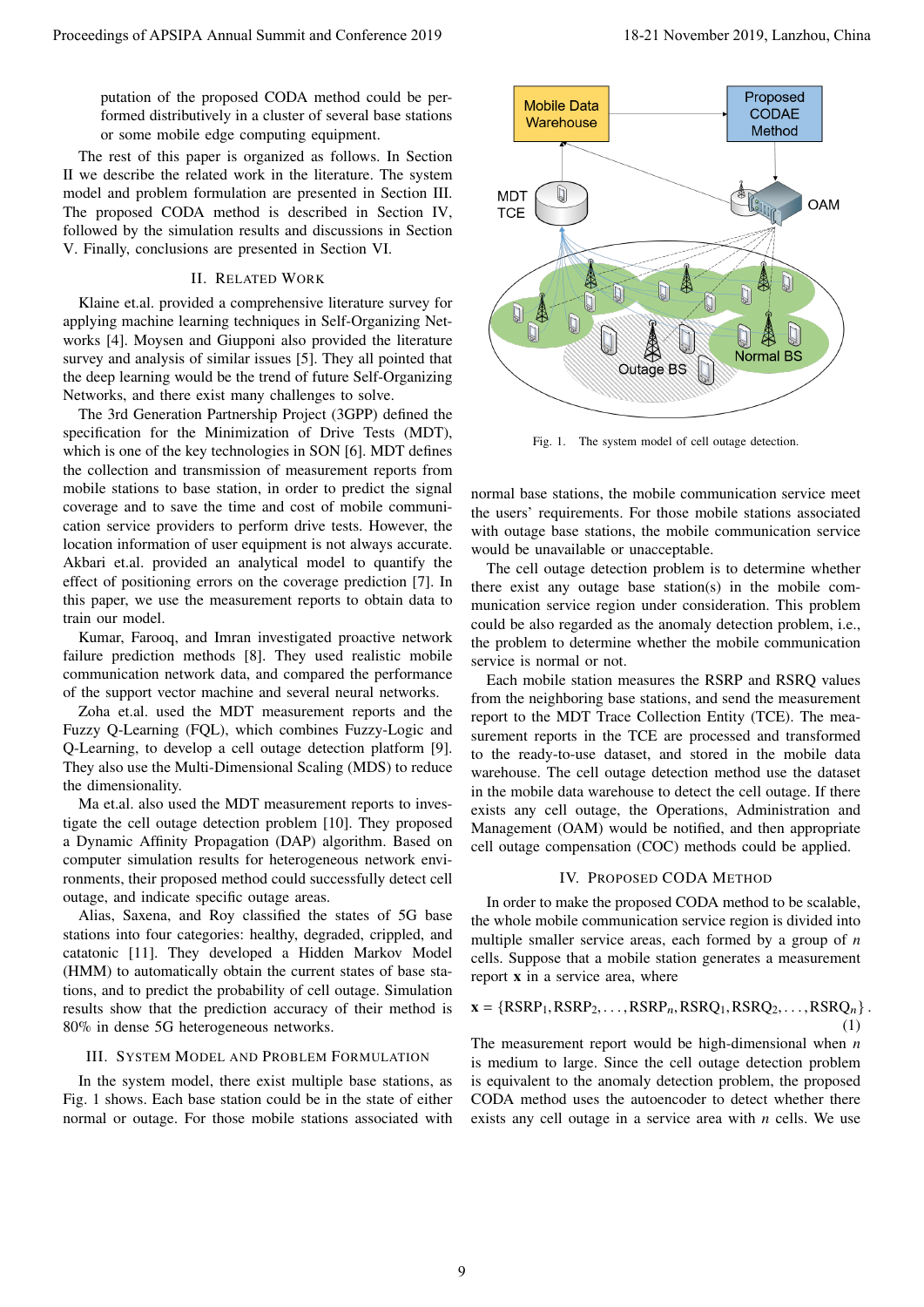

Fig. 2. The proposed cell outage detection method using autoencoder.

the autoencoder to detect whether the measurement report **x** is normal or not.

Fig. 2 illustrates the autoencoder used in the proposed CODA method. There are two symmetrical parts in the autoencoder, including the encoder and the decoder. The objective of the encoder is to find the compressed representation of the input features which are the RSRP and RSRQ values from neighboring cells, so that the most important features could be kept. This compressed representation is called the *coding* of the input data. The high-dimensional measurement report could be represented as the low-dimensional coding. The objective of the decoder is to reconstruct the input data from the coding. The output of the decoder is the *reconstruction*  $\bar{x}$ .

The autoencoder tries to learn the identity function:

$$
\bar{\mathbf{x}} = f(\mathbf{x}) \approx \mathbf{x} \tag{2}
$$

During the training of this autoencoder neural network, the well-known back propagation algorithm is adopted. The optimization objective is to minimize the reconstruction error *L*:

$$
L\left(\bar{\mathbf{x}}, \mathbf{x}\right) = \|\bar{\mathbf{x}} - \mathbf{x}\|^2 \tag{3}
$$

After the autoencoder is trained by using the normal dataset, it is used to detect the anomaly of the new inputs. An appropriate decision threshold is set depending on the precision-recall consideration of mobile communication service providers. When the reconstruction error of the new input data is below the decision threshold, this new input data is predicted as normal; otherwise, a cell outage is predicted.

## V. SIMULATION RESULTS AND DISCUSSIONS

We use the ns-3 network simulator to generate the dataset [12]. The ns-3 network simulator is a discrete-event network simulator for research and educational purpose. 9 base stations are deployed. The locations of these 9 base stations form a  $3\times3$ squared matrix. The distance between adjacent base stations is 500 meters. In each of the 9 cells, 50 mobile stations are randomly deployed. Totally we deploy 450 mobile stations.



Fig. 3. The training loss and testing loss for each epoch.

The deployment radius is 250 meters. The transmission power of each base station is set as 46 dBm. When the cell outage occurs, the transmission power of the center base station is set as 30 dBm. 33,528 normal measurement reports and 30,860 anomaly measurement reports are generated. After the data processing and transformation, 2,466 normal data samples and 2,482 anomaly data samples form the ready-to-use dataset. The total 4,948 data samples are randomly split into two parts: the training dataset and the testing dataset. 20% of the data samples are for testing. Thus we have 990 testing data samples. The remaining 80% are for training. Among the training data samples, we use the 1,959 normal data samples to train the autoencoder. The training epoch is set as 500.

Fig. 3 shows the training loss and the testing loss for each epoch. The loss is defined as the reconstruction error, as (3) shows. Both the training loss and testing loss decrease quickly for the first tens of epochs, and then keep almost consistent after 100 epochs.

Fig. 4 shows the Receiver Operating Characteristic (ROC) curve, which is a very useful tool to understand the performance of anomaly detection. The ROC curve shows the true positive rate versus the false positive rate for different decision threshold values. The system performance is usually better when the blue ROC curve is closer to the upper left corner. When the false positive rate is 0.2, the true positive rate is almost 0.8. Based on this ROC curve, we also calculate the Area Under Curve (AUC) to be 0.86, which is good as it is close to 1

Precision and recall are also useful tools to understand the performance of anomaly detection. Ideally, we want both high precision and high recall, since high precision relates to a low false positive rate, and high recall relates to a low false negative rate. However, there usually exists some tradeoff between precision and recall. Fig. 5 shows the tradeoff between precision and recall, which is affected by the decision threshold value. A high area under the blue curve represents both high recall and high precision. For example, the proposed CODA method is returning accurate results (precision  $= 0.8$ ),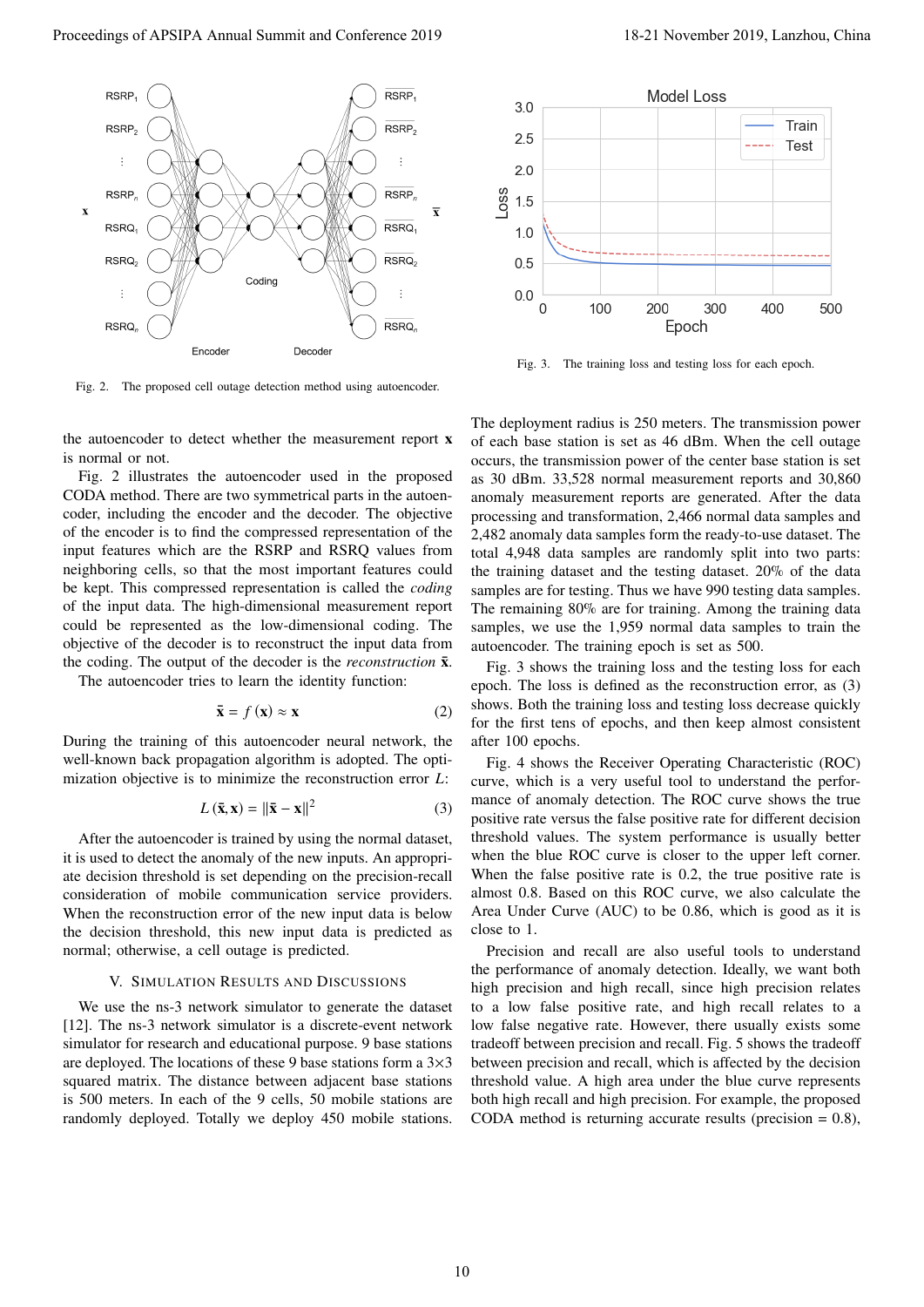

Fig. 5. Precision vs. recall.



Fig. 6. Precision vs. threshold values.



Fig. 7. Recall vs. threshold values.

as well as returning a majority of all positive results (recall  $\approx$ 0.75).

Fig. 6 and 7 shows the precision and recall for different decision threshold values, individually. These two figures show the trend that as the decision threshold value increases, the precision is improved, but the recall decreases. If the decision threshold value is set as 0.6, the precision would be approximately 0.8, and the recall would be approximately 0.75.

While solving the cell outage detection problem, mobile communication service providers might want to keep the flexibility to find a suitable precision-recall tradeoff. For example, 0.75 recall mentioned above might not be good enough. The decision threshold value could be decreased from 0.6 to, say, 0.55, in order to improve the recall, with the tradeoff to slightly decrease the precision. Fig. 8 shows a scatter plot of the reconstruction errors of the 990 testing data samples. The reconstruction errors of the normal data samples are denoted as blue circles, and the reconstruction errors of the outage data samples are denoted as red crosses. This figure shows that, most of the reconstruction errors of the normal data samples locate at the lower part of the figure, and most of the reconstruction errors of the outage data samples locate at the higher part. This shows the effectiveness of the proposed autoencoder-based method. The red horizontal line represents the decision threshold value of 0.55. For those data points below the decision threshold line, the proposed CODA method predicts them as normal. On the contrary, for those data points above the decision threshold line, the proposed CODA method predicts them as outage.

Fig. 9 shows the confusion matrix of the proposed CODA method when the decision threshold value is set as 0.55. The true positive (403 at the lower-right) and the true negative (387 at the upper-left) occupy the majority of the 990 testing data samples. The precision is  $403/(403 + 120) = 0.77$ , and the recall is  $403/(403 + 80) = 0.83$ . Compared with the previous case (decision threshold value  $= 0.6$ , precision  $= 0.8$ , and recall  $= 0.75$ , the recall is improved, while the precision slightly decreases. Mobile communication service providers could adjust to appropriate precision-recall based on their requirements.